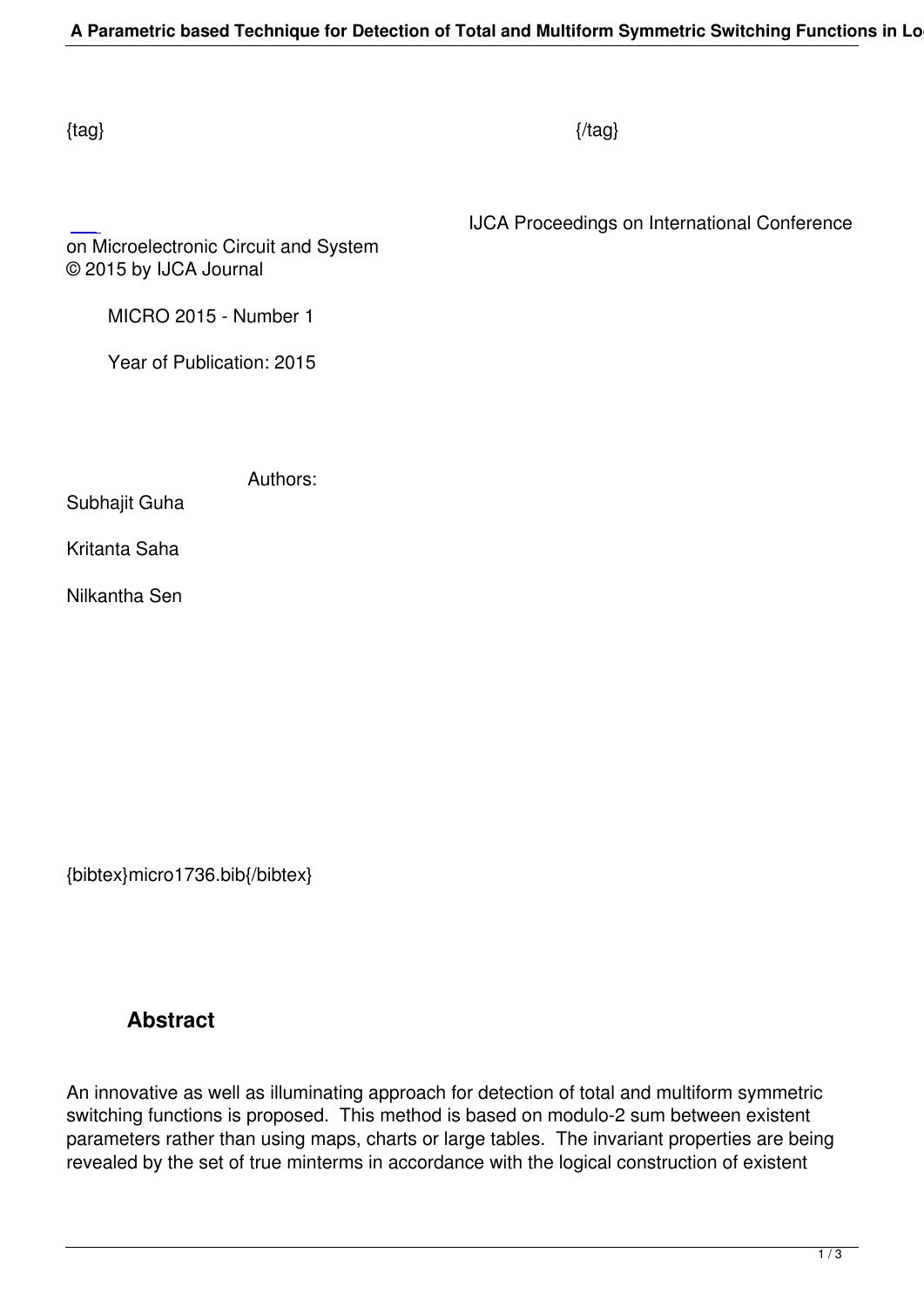parameters resulting in the reduction of complexity in time-space domain.

## **Refer**

## **ences**

C. E. Shannon, & quot; A symbolic analysis of relay and switching circuits, & quot; AIEE Trans. , vol. 57, pp. 713-723, 1938.

- G. Birkhoff and S. MacLane, & quot; A Survey of Modern Algebra & quot;, New York: Macmillan, 1953.

S. H. Caldwell, & quot; The recognition and identification of symmetric switching functions, & quot; Trans. AIEE (Communication and Electronics), vol. 73, pt. 1, pp. 142-146, May 1954

A. A. Mullin and W. G. Kellner, & quot; A residue test for Boolean functions, & quot; unpublished teaching memorandum, Dept. of Elec. Engrg. , M. I. T. , Cambridge, Mass. , 1955.

E. J. McCluskey, & quot; Detection of group invariance or total symmetry of a Boolean function, & quot; Bell Sys. Tech. J., vol. 35, pp. 1445-1453, November 1956.

M. P. Marcus, & quot; The detection and identification of symmetric switching functions with the use of tables of combinations, & quot; IRE Trans. on Electronic

Computers(Correspondence), vol. EC-5, pp. 237-239, December 1956.

T. Singer, & quot; Some uses of truth tables & quot;, Proc. Int. Symp. on the Theory of Switching (Part I), pp. 125-133, April 1959.

A. K. Choudhury and M. S. Basu, & quot; On detection of group invariance or total symmetry of a Boolean function&quot:, Indian J. Phys., vol. 36, pp. 31-42, January 1962.

S. R. Das, & quot; Detection of invariance, total symmetry and partial symmetry of switching functions", Indian J. Phys., vol. 37, pp. 219-232,April 1963.

R. F. Arnold and M. A. Harrison, & quot; Algebraic properties of symmetric and partially symmetric Boolean functions, & quot; IEEE Trans. Electronic Computers, vol. EC-12, pp. 244-251, June 1963.

A. Mukhopadhyay, & quot; Detection of total or partial symmetry of a switching function with the use of decomposition charts, & quot; IEEE Trans. on Electronic Computers(Correspondence), vol. EC-12, pp. 553-557, October 1963.

C. L. Sheng, & quot: Detection of totally symmetric Boolean functions, & quot; IEEE Trans.

Electronic Computers (Short Notes), vol. EC-14, pp. 924-926, December 1965.

S. Das and C. Sheng, & quot; On detecting total or partial symmetry of switching functions", IEEE Trans, on Computers, 352-355, 1971. DOI: 10. 1109/PROC. 1970. 7777

 - Z. Kohavi, Switching and Finite Automata Theory, Tata McGraw-Hill publishers, Second Edition, pp. 126-127,1978

C. C. Tsai and M. MarekSadowska, " Generalized Reed Muller forms as a tool to detect symmetries, & quot; IEEE Trans. Comput., vol. 45, pp. 33-40, Jan. 1996. DOI: 10. 1109/ISCAS. 1994. 408811

V. N. Kravets, K. A. Sakallah, " Generalized Symmetries in Boolean Functions, & quot; International Conference on ComputerAided Design (ICCAD& apos; 00), 526, 2000. DOI: 10. 1109/ICCAD. 2000. 896526